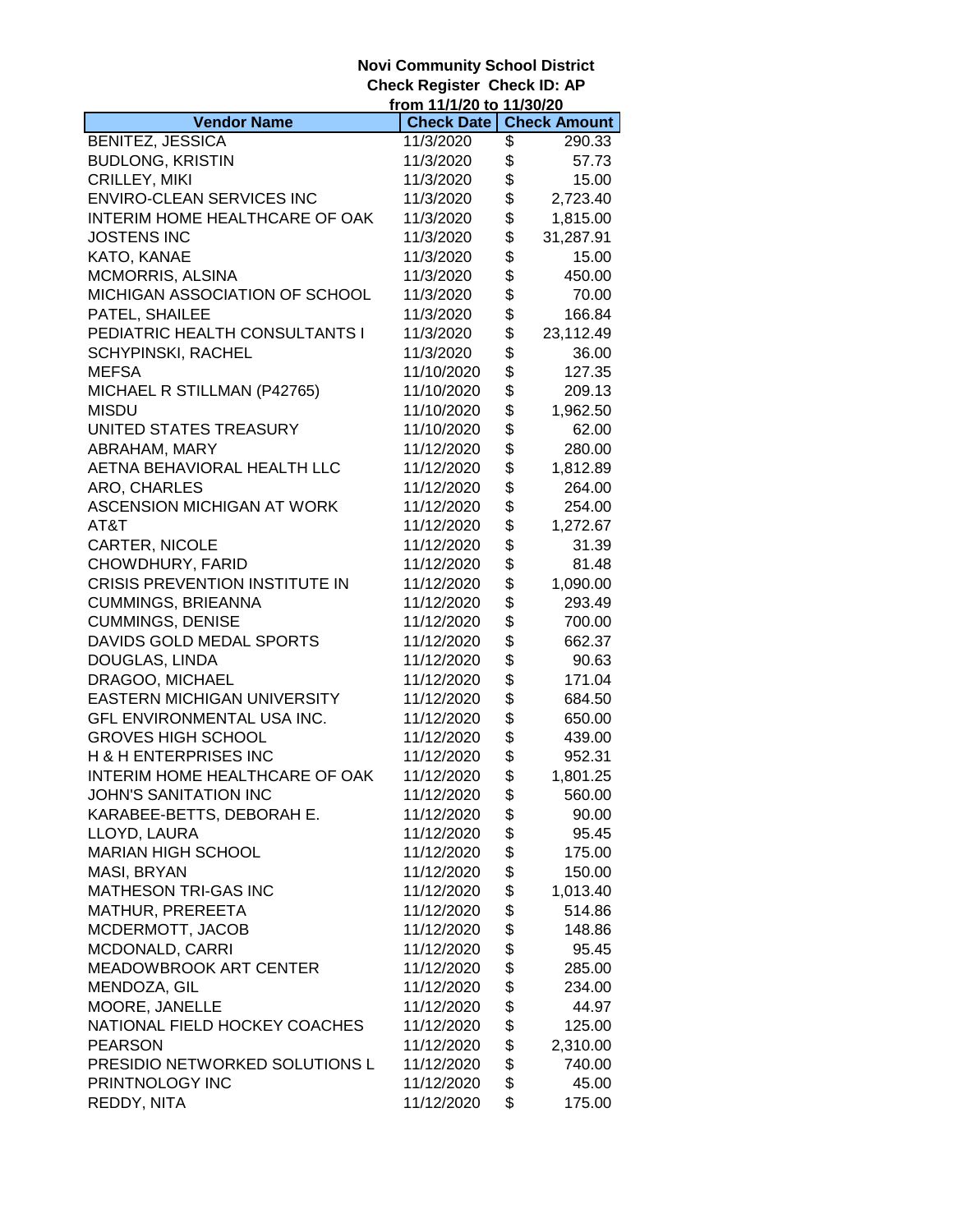## **Novi Community School District Check Register Check ID: AP**

|                                                             | from 11/1/20 to 11/30/20 |          |                     |
|-------------------------------------------------------------|--------------------------|----------|---------------------|
| <b>Vendor Name</b>                                          | <b>Check Date</b>        |          | <b>Check Amount</b> |
| RELIABLE DELIVERY                                           | 11/12/2020               | \$       | 2,282.50            |
| RIVERBANK LLC                                               | 11/12/2020               | \$       | 1,100.00            |
| ROTARY CLUB OF NOVI MICHIGAN                                | 11/12/2020               | \$       | 250.00              |
| SAMULSKI, BRIAN                                             | 11/12/2020               | \$       | 150.00              |
| <b>SECURITY DESIGNS</b>                                     | 11/12/2020               | \$       | 646.00              |
| SHIRES, ANGELA                                              | 11/12/2020               | \$       | 129.55              |
| <b>STATE OF MICHIGAN</b>                                    | 11/12/2020               | \$       | 70.00               |
| TEAM SPORTS INC                                             | 11/12/2020               | \$       | 3,650.00            |
| UDUPA, ANU                                                  | 11/12/2020               | \$       | 1,199.96            |
| UKROP, JACQUELINE                                           | 11/12/2020               | \$       | 24.95               |
| <b>WALCZAK, KRISTEN</b>                                     | 11/12/2020               | \$       | 196.10              |
| <b>WILKINSON, KAREN</b>                                     | 11/12/2020               | \$       | 25.00               |
| Yang, Hui                                                   | 11/12/2020               | \$       | 75.00               |
| <b>ZONAR SYSTEMS INC</b>                                    | 11/12/2020               | \$       | 1,405.24            |
| A AND R REPAIRS BAKER'S KNEAD                               | 11/19/2020               | \$       | 1,196.81            |
| <b>BOOTZ, ASHLEY</b>                                        | 11/19/2020               | \$       | 38.09               |
| <b>BRICKEY, JOHN</b>                                        | 11/19/2020               | \$       | 95.45               |
| CAMPBELL-MILLER, HEATHER                                    | 11/19/2020               | \$       | 83.88               |
| <b>CINTAS CORPORATION #31</b>                               | 11/19/2020               | \$       | 95.38               |
| <b>CONSUMERS ENERGY</b>                                     | 11/19/2020               | \$       | 11,851.44           |
|                                                             |                          |          |                     |
| CRISIS PREVENTION INSTITUTE IN                              | 11/19/2020<br>11/19/2020 | \$<br>\$ | 150.00              |
| DELEON, ALYSSA MARIE                                        |                          |          | 350.00              |
| <b>DELTACOM INC</b>                                         | 11/19/2020               | \$       | 90.00               |
| DIRECT ENERGY BUSINESS INC                                  | 11/19/2020               | \$       | 67,954.00           |
| DTE ENERGY                                                  | 11/19/2020               | \$       | 14,862.12           |
| DUTHIE, KAREN                                               | 11/19/2020               | \$       | 96.00               |
| <b>ENVIRO-CLEAN SERVICES INC</b>                            | 11/19/2020               | \$       | 154,369.87          |
| <b>EVER KOLD REFRIGERATION</b>                              | 11/19/2020               | \$       | 866.00              |
| <b>FINALSITE</b>                                            | 11/19/2020               | \$       | 31,300.00           |
| Fukumoto, Takafumi                                          | 11/19/2020               | \$       | 328.75              |
| Glisic, Kristina<br>HIRSHFIELD, LAURA JANINE                | 11/19/2020               | \$<br>\$ | 12.75               |
|                                                             | 11/19/2020               | \$       | 354.00              |
| HUANG, CHRIS                                                | 11/19/2020               | \$       | 567.19              |
| IMPACT SPORTS PERFORMANCE INC.                              | 11/19/2020               |          | 4,720.00            |
| <b>INACOMP TECHNICAL SERVICES GRO</b>                       | 11/19/2020               | \$       | 6,872.00            |
| INTERIM HOME HEALTHCARE OF OAK<br>JACKSON TRUCK SERVICE INC | 11/19/2020               | \$       | 1,361.25<br>475.30  |
|                                                             | 11/19/2020               | \$       |                     |
| JANTZ, ANGELA<br>Kuroki, Mikito                             | 11/19/2020               | \$       | 20.99               |
|                                                             | 11/19/2020               | \$       | 97.00               |
| LUNDH, EMILY                                                | 11/19/2020               | \$       | 57.02               |
| MCDOUGALL, BARBARA                                          | 11/19/2020               | \$       | 154.44              |
| MICHIGAN HIGH SCHOOL FIELD HOC                              | 11/19/2020               | \$       | 686.70              |
| MICHIGAN SCHOOL BUSINESS OFFIC                              | 11/19/2020               | \$       | 170.00              |
| MIOTECH SPORTS MEDICINE SUPPLI                              | 11/19/2020               | \$       | 1,958.58            |
| Mizuno, Masanori                                            | 11/19/2020               | \$       | 245.50              |
| NICHOLS PAPER & SUPPLY COMPANY                              | 11/19/2020               | \$       | 139.02              |
| Nishiyama, Kenichi                                          | 11/19/2020               | \$       | 50.50               |
| PAULY'S CHOP SHOP LAWN CARE &                               | 11/19/2020               | \$       | 1,500.00            |
| PREMIER RELOCATIONS LLC                                     | 11/19/2020               | \$       | 5,253.00            |
| RSCHOOL TODAY (DISTRIBUTED WEB                              | 11/19/2020               | \$       | 94.00               |
| SAFEWAY SHREDDING LLC                                       | 11/19/2020               | \$       | 60.00               |